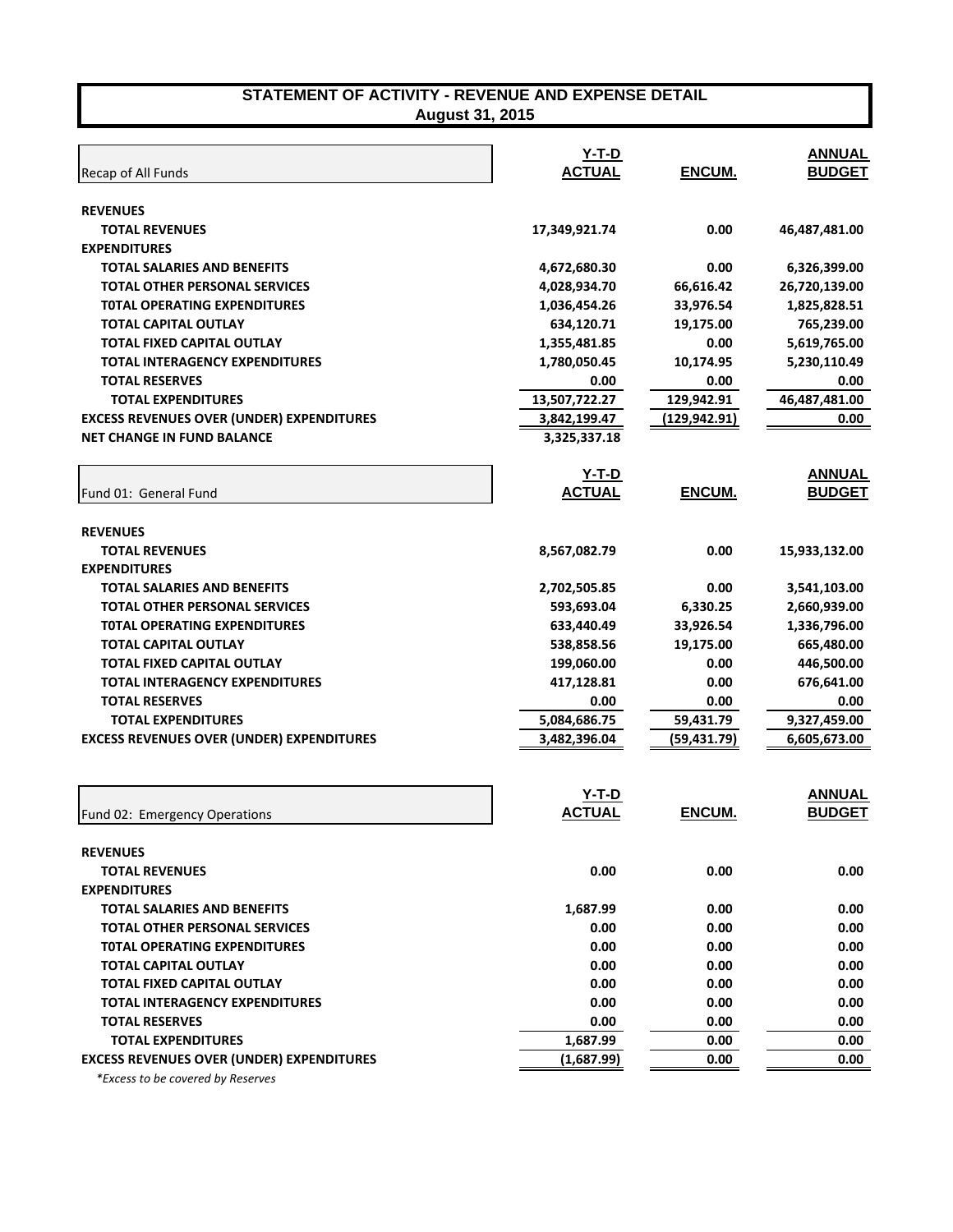| STATEMENT OF ACTIVITY - REVENUE AND EXPENSE DETAIL<br>August 31, 2015 |               |              |               |
|-----------------------------------------------------------------------|---------------|--------------|---------------|
|                                                                       |               |              |               |
|                                                                       | Y-T-D         |              | <b>ANNUAL</b> |
| Fund 03: Lobbyist Registration                                        | <b>ACTUAL</b> | ENCUM.       | <b>BUDGET</b> |
| <b>REVENUES</b>                                                       |               |              |               |
| <b>TOTAL REVENUES</b>                                                 | 2,121.08      | 0.00         | 0.00          |
| <b>EXPENDITURES</b>                                                   |               |              |               |
| <b>TOTAL SALARIES AND BENEFITS</b>                                    | 2,926.33      | 0.00         | 0.00          |
| <b>TOTAL OTHER PERSONAL SERVICES</b>                                  | 0.00          | 0.00         | 0.00          |
| <b>TOTAL OPERATING EXPENDITURES</b>                                   | 164.64        | 0.00         | 0.00          |
| <b>TOTAL CAPITAL OUTLAY</b>                                           | 0.00          | 0.00         | 0.00          |
| <b>TOTAL FIXED CAPITAL OUTLAY</b>                                     | 0.00          | 0.00         | 0.00          |
| TOTAL INTERAGENCY EXPENDITURES                                        | 0.00          | 0.00         | 0.00          |
| <b>TOTAL RESERVES</b>                                                 | 0.00          | 0.00         | 0.00          |
| <b>TOTAL EXPENDITURES</b>                                             | 3,090.97      | 0.00         | 0.00          |
| <b>EXCESS REVENUES OVER (UNDER) EXPENDITURES</b>                      | (969.89)      | 0.00         | 0.00          |
| *Excess to be covered by Reserves                                     |               |              |               |
|                                                                       | $Y-T-D$       |              | <b>ANNUAL</b> |
| Fund 04: Ichetucknee Springs                                          | <b>ACTUAL</b> | ENCUM.       | <b>BUDGET</b> |
|                                                                       |               |              |               |
| <b>REVENUES</b>                                                       |               |              |               |
| <b>TOTAL REVENUES</b>                                                 | 128,686.84    | 0.00         | 4,250,000.00  |
| <b>EXPENDITURES</b>                                                   |               |              |               |
| <b>TOTAL SALARIES AND BENEFITS</b>                                    | 0.00          | 0.00         | 0.00          |
| <b>TOTAL OTHER PERSONAL SERVICES</b>                                  | 128,686.84    | 0.00         | 4,250,000.00  |
| <b>TOTAL OPERATING EXPENDITURES</b>                                   | 0.00          | 0.00         | 2,750.00      |
| TOTAL CAPITAL OUTLAY                                                  | 0.00          | 0.00         | 0.00          |
| <b>TOTAL FIXED CAPITAL OUTLAY</b>                                     | 0.00          | 0.00         | 0.00          |
| TOTAL INTERAGENCY EXPENDITURES                                        | 0.00          | 0.00         | 0.00          |
| <b>TOTAL RESERVES</b>                                                 | 0.00          | 0.00         | 0.00          |
| <b>TOTAL EXPENDITURES</b>                                             | 128,686.84    | 0.00         | 4,252,750.00  |
| <b>EXCESS REVENUES OVER (UNDER) EXPENDITURES</b>                      | 0.00          | 0.00         | (2,750.00)    |
|                                                                       |               |              |               |
|                                                                       | <u>Y-T-D</u>  |              | <b>ANNUAL</b> |
| Fund 05: Middle Suwannee                                              | <b>ACTUAL</b> | ENCUM.       | <b>BUDGET</b> |
| <b>REVENUES</b>                                                       |               |              |               |
| <b>TOTAL REVENUES</b>                                                 | 192,226.13    | 0.00         | 1,430,000.00  |
| <b>EXPENDITURES</b>                                                   |               |              |               |
| <b>TOTAL SALARIES AND BENEFITS</b>                                    | 0.00          | 0.00         | 0.00          |
| <b>TOTAL OTHER PERSONAL SERVICES</b>                                  | 192,226.13    | 50,890.20    | 1,430,000.00  |
| <b>TOTAL OPERATING EXPENDITURES</b>                                   | 0.00          | 0.00         | 0.00          |
| <b>TOTAL CAPITAL OUTLAY</b>                                           | 0.00          | 0.00         | 0.00          |
| <b>TOTAL FIXED CAPITAL OUTLAY</b>                                     | 0.00          | 0.00         | 0.00          |
| <b>TOTAL INTERAGENCY EXPENDITURES</b>                                 | 0.00          | 0.00         | 0.00          |
| <b>TOTAL RESERVES</b>                                                 | 0.00          | 0.00         | 0.00          |
| <b>TOTAL EXPENDITURES</b>                                             | 192,226.13    | 50,890.20    | 1,430,000.00  |
| <b>EXCESS REVENUES OVER (UNDER) EXPENDITURES</b>                      | 0.00          | (50, 890.20) | 0.00          |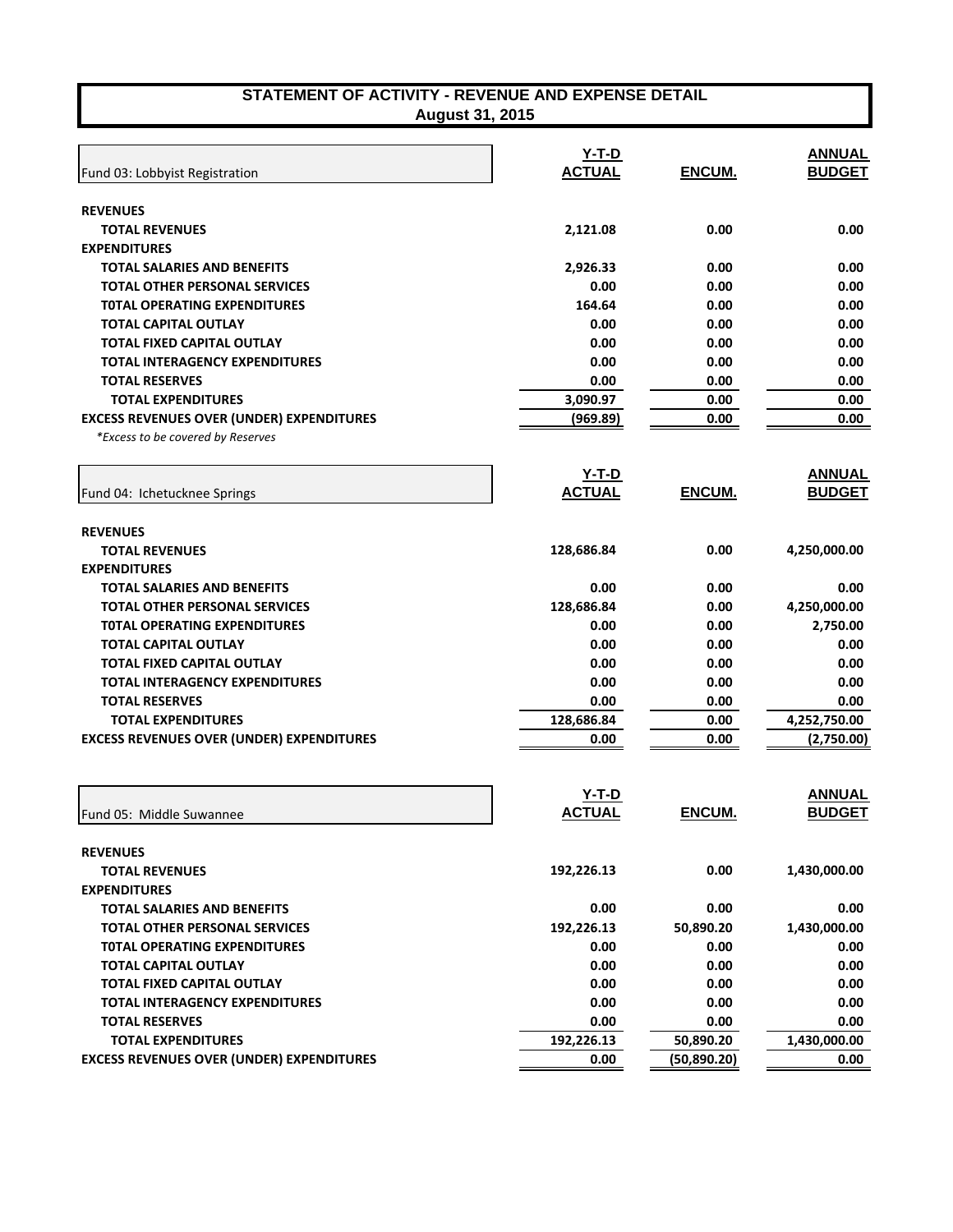| Fund 06: Springs Appropriation 2014-15           | $Y-T-D$<br><b>ACTUAL</b> | ENCUM. | <b>ANNUAL</b><br><b>BUDGET</b> |
|--------------------------------------------------|--------------------------|--------|--------------------------------|
| <b>REVENUES</b>                                  |                          |        |                                |
| <b>TOTAL REVENUES</b>                            | 62,100.00                | 0.00   | 8,123,660.00                   |
| <b>EXPENDITURES</b>                              |                          |        |                                |
| <b>TOTAL SALARIES AND BENEFITS</b>               | 8,161.43                 | 0.00   | 441,800.00                     |
| <b>TOTAL OTHER PERSONAL SERVICES</b>             | 0.00                     | 0.00   | 8,215,000.00                   |
| <b>TOTAL OPERATING EXPENDITURES</b>              | 0.00                     | 0.00   | 0.00                           |
| <b>TOTAL CAPITAL OUTLAY</b>                      | 0.00                     | 0.00   | 0.00                           |
| TOTAL FIXED CAPITAL OUTLAY                       | 0.00                     | 0.00   | 0.00                           |
| <b>TOTAL INTERAGENCY EXPENDITURES</b>            | 62,100.00                | 0.00   | 1,265,100.00                   |
| <b>TOTAL RESERVES</b>                            | 0.00                     | 0.00   | 0.00                           |
| <b>TOTAL EXPENDITURES</b>                        | 70,261.43                | 0.00   | 9,921,900.00                   |
| <b>EXCESS REVENUES OVER (UNDER) EXPENDITURES</b> | (8, 161.43)              | 0.00   | (1,798,240.00)                 |
| *Excess to be covered by Reserves                |                          |        |                                |
| Fund 07: Local Revenue                           | Y-T-D<br><b>ACTUAL</b>   | ENCUM. | <b>ANNUAL</b><br><b>BUDGET</b> |
| <b>REVENUES</b>                                  |                          |        |                                |
| <b>TOTAL REVENUES</b>                            | 105,600.00               | 0.00   | 84,000.00                      |
| <b>EXPENDITURES</b>                              |                          |        |                                |
| <b>TOTAL SALARIES AND BENEFITS</b>               | 0.00                     | 0.00   | 0.00                           |
| <b>TOTAL OTHER PERSONAL SERVICES</b>             | 0.00                     | 0.00   | 0.00                           |
| <b>TOTAL OPERATING EXPENDITURES</b>              | 0.00                     | 0.00   | 0.00                           |
| <b>TOTAL CAPITAL OUTLAY</b>                      | 0.00                     | 0.00   | 0.00                           |
| <b>TOTAL FIXED CAPITAL OUTLAY</b>                | 0.00                     | 0.00   | 0.00                           |
| TOTAL INTERAGENCY EXPENDITURES                   | 105,600.00               | 0.00   | 84,000.00                      |
| <b>TOTAL RESERVES</b>                            | 0.00                     | 0.00   | 0.00                           |
| <b>TOTAL EXPENDITURES</b>                        | 105,600.00               | 0.00   | 84,000.00                      |
| <b>EXCESS REVENUES OVER (UNDER) EXPENDITURES</b> | 0.00                     | 0.00   | 0.00                           |
|                                                  | v T N                    |        | <b>ANIMITAL</b>                |

| Fund 08: WMLTF / Springs                         | Y-T-D<br><b>ACTUAL</b> | ENCUM.       | <b>ANNUAL</b><br><b>BUDGET</b> |
|--------------------------------------------------|------------------------|--------------|--------------------------------|
| <b>REVENUES</b>                                  |                        |              |                                |
| <b>TOTAL REVENUES</b>                            | 1,474,013.73           | 0.00         | 2,213,161.00                   |
| <b>EXPENDITURES</b>                              |                        |              |                                |
| TOTAL SALARIES AND BENEFITS                      | 578,087.01             | 0.00         | 732,724.00                     |
| <b>TOTAL OTHER PERSONAL SERVICES</b>             | 1,057,234.62           | 0.00         | 2,161,991.00                   |
| <b>TOTAL OPERATING EXPENDITURES</b>              | 5,565.78               | 0.00         | 25,750.00                      |
| <b>TOTAL CAPITAL OUTLAY</b>                      | 44,225.59              | 0.00         | 49,009.00                      |
| TOTAL FIXED CAPITAL OUTLAY                       | 0.00                   | 0.00         | 0.00                           |
| <b>TOTAL INTERAGENCY EXPENDITURES</b>            | 364,514.66             | 10,174.95    | 482,181.00                     |
| <b>TOTAL RESERVES</b>                            | 0.00                   | 0.00         | 0.00                           |
| <b>TOTAL EXPENDITURES</b>                        | 2,049,627.66           | 10,174.95    | 3,451,655.00                   |
| <b>EXCESS REVENUES OVER (UNDER) EXPENDITURES</b> | (575, 613.93)          | (10, 174.95) | (1,238,494.00)                 |
|                                                  |                        |              |                                |

 *\*Excess to be covered by DEP Reimbursement Grant / Reserves*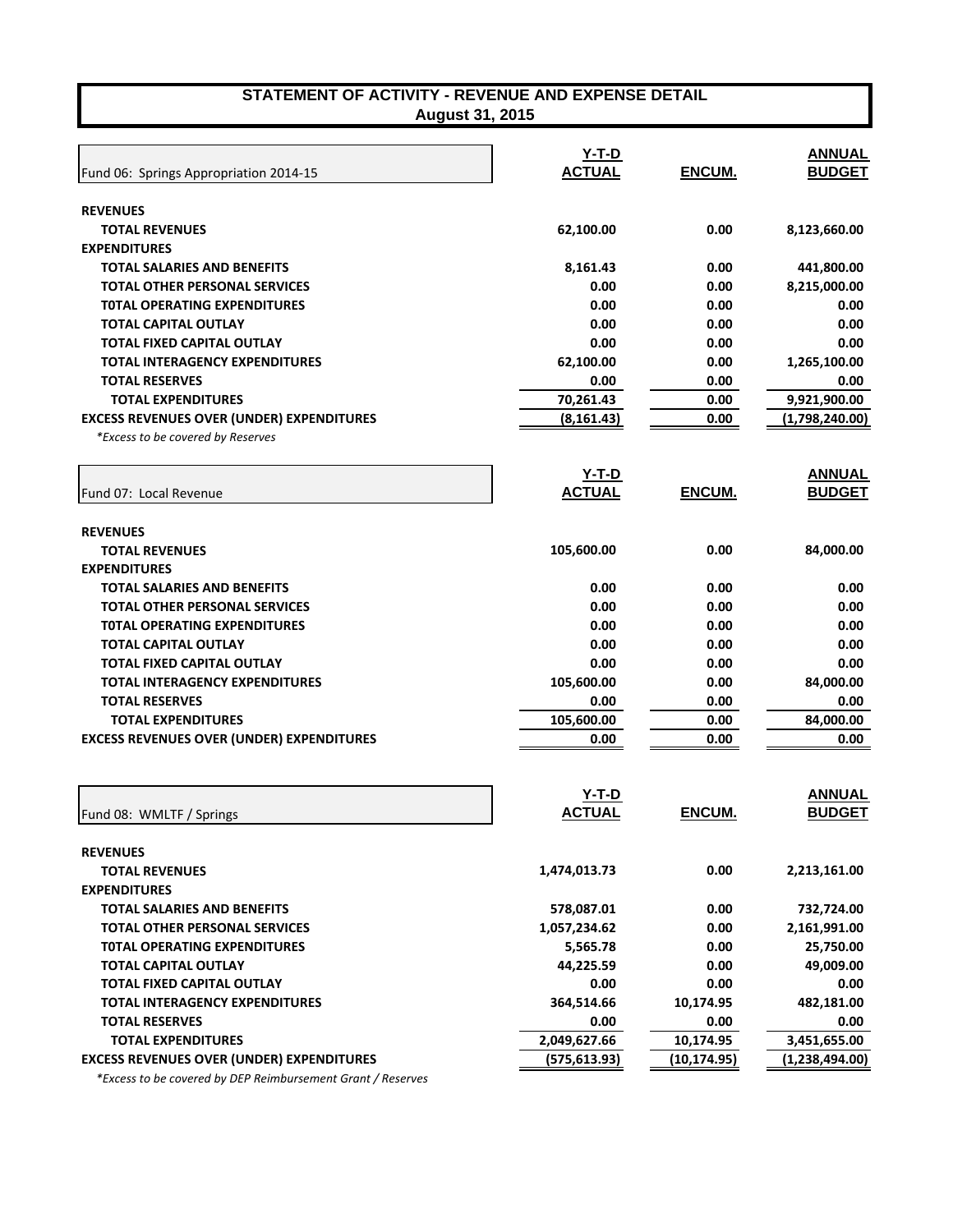| Fund 10: Florida Forever & P-2000                                                                                                                                                                                                                                                                                          | $Y-T-D$<br><b>ACTUAL</b>                                               | ENCUM.                                                       | <b>ANNUAL</b><br><b>BUDGET</b>                                         |
|----------------------------------------------------------------------------------------------------------------------------------------------------------------------------------------------------------------------------------------------------------------------------------------------------------------------------|------------------------------------------------------------------------|--------------------------------------------------------------|------------------------------------------------------------------------|
| <b>REVENUES</b>                                                                                                                                                                                                                                                                                                            |                                                                        |                                                              |                                                                        |
| <b>TOTAL REVENUES</b>                                                                                                                                                                                                                                                                                                      | 772,168.49                                                             | 0.00                                                         | 999,200.00                                                             |
| <b>EXPENDITURES</b>                                                                                                                                                                                                                                                                                                        |                                                                        |                                                              |                                                                        |
| <b>TOTAL SALARIES AND BENEFITS</b>                                                                                                                                                                                                                                                                                         | 18,824.01                                                              | 0.00                                                         | 47,385.00                                                              |
| <b>TOTAL OTHER PERSONAL SERVICES</b>                                                                                                                                                                                                                                                                                       | 72,992.75                                                              | 0.00                                                         | 982,500.00                                                             |
| <b>TOTAL OPERATING EXPENDITURES</b>                                                                                                                                                                                                                                                                                        | 1,103.36                                                               | 0.00                                                         | 0.00                                                                   |
| <b>TOTAL CAPITAL OUTLAY</b>                                                                                                                                                                                                                                                                                                | 0.00                                                                   | 0.00                                                         | 0.00                                                                   |
| <b>TOTAL FIXED CAPITAL OUTLAY</b>                                                                                                                                                                                                                                                                                          | 565,086.50                                                             | 0.00                                                         | 576,700.00                                                             |
| <b>TOTAL INTERAGENCY EXPENDITURES</b>                                                                                                                                                                                                                                                                                      | 0.00                                                                   | 0.00                                                         | 0.00                                                                   |
| <b>TOTAL RESERVES</b>                                                                                                                                                                                                                                                                                                      | 0.00                                                                   | 0.00                                                         | 0.00                                                                   |
| <b>TOTAL EXPENDITURES</b>                                                                                                                                                                                                                                                                                                  | 658,006.62                                                             | 0.00                                                         | 1,606,585.00                                                           |
| <b>EXCESS REVENUES OVER (UNDER) EXPENDITURES</b>                                                                                                                                                                                                                                                                           | 114,161.87                                                             | 0.00                                                         | (607, 385.00)                                                          |
| Fund 11: FEMA FY 2009                                                                                                                                                                                                                                                                                                      | $Y-T-D$<br><b>ACTUAL</b>                                               | ENCUM.                                                       | <b>ANNUAL</b><br><b>BUDGET</b>                                         |
| <b>REVENUES</b><br><b>TOTAL REVENUES</b><br><b>EXPENDITURES</b><br><b>TOTAL SALARIES AND BENEFITS</b><br><b>TOTAL OTHER PERSONAL SERVICES</b><br><b>TOTAL OPERATING EXPENDITURES</b><br><b>TOTAL CAPITAL OUTLAY</b><br><b>TOTAL FIXED CAPITAL OUTLAY</b><br><b>TOTAL INTERAGENCY EXPENDITURES</b><br><b>TOTAL RESERVES</b> | 13,728.45<br>0.00<br>13,728.45<br>0.00<br>0.00<br>0.00<br>0.00<br>0.00 | 0.00<br>0.00<br>0.00<br>0.00<br>0.00<br>0.00<br>0.00<br>0.00 | 14,000.00<br>0.00<br>14,000.00<br>0.00<br>0.00<br>0.00<br>0.00<br>0.00 |
| <b>TOTAL EXPENDITURES</b>                                                                                                                                                                                                                                                                                                  | 13,728.45                                                              | 0.00                                                         | 14,000.00                                                              |
| <b>EXCESS REVENUES OVER (UNDER) EXPENDITURES</b>                                                                                                                                                                                                                                                                           | 0.00                                                                   | 0.00                                                         | 0.00                                                                   |
| Fund 12: DOT ETDM                                                                                                                                                                                                                                                                                                          | Y-T-D<br><b>ACTUAL</b>                                                 | ENCUM.                                                       | <b>ANNUAL</b><br><b>BUDGET</b>                                         |

| <b>REVENUES</b>                                  |          |      |      |
|--------------------------------------------------|----------|------|------|
|                                                  |          |      |      |
| <b>TOTAL REVENUES</b>                            | 610.02   | 0.00 | 0.00 |
| <b>EXPENDITURES</b>                              |          |      |      |
| <b>TOTAL SALARIES AND BENEFITS</b>               | 1.006.57 | 0.00 | 0.00 |
| <b>TOTAL OTHER PERSONAL SERVICES</b>             | 0.00     | 0.00 | 0.00 |
| <b>TOTAL OPERATING EXPENDITURES</b>              | 0.00     | 0.00 | 0.00 |
| <b>TOTAL CAPITAL OUTLAY</b>                      | 0.00     | 0.00 | 0.00 |
| TOTAL FIXED CAPITAL OUTLAY                       | 0.00     | 0.00 | 0.00 |
| <b>TOTAL INTERAGENCY EXPENDITURES</b>            | 0.00     | 0.00 | 0.00 |
| <b>TOTAL RESERVES</b>                            | 0.00     | 0.00 | 0.00 |
| <b>TOTAL EXPENDITURES</b>                        | 1,006.57 | 0.00 | 0.00 |
| <b>EXCESS REVENUES OVER (UNDER) EXPENDITURES</b> | (396.55) | 0.00 | 0.00 |
|                                                  |          |      |      |

 *\*Excess to be covered by Carryover from FY 2014 / Fund Balance*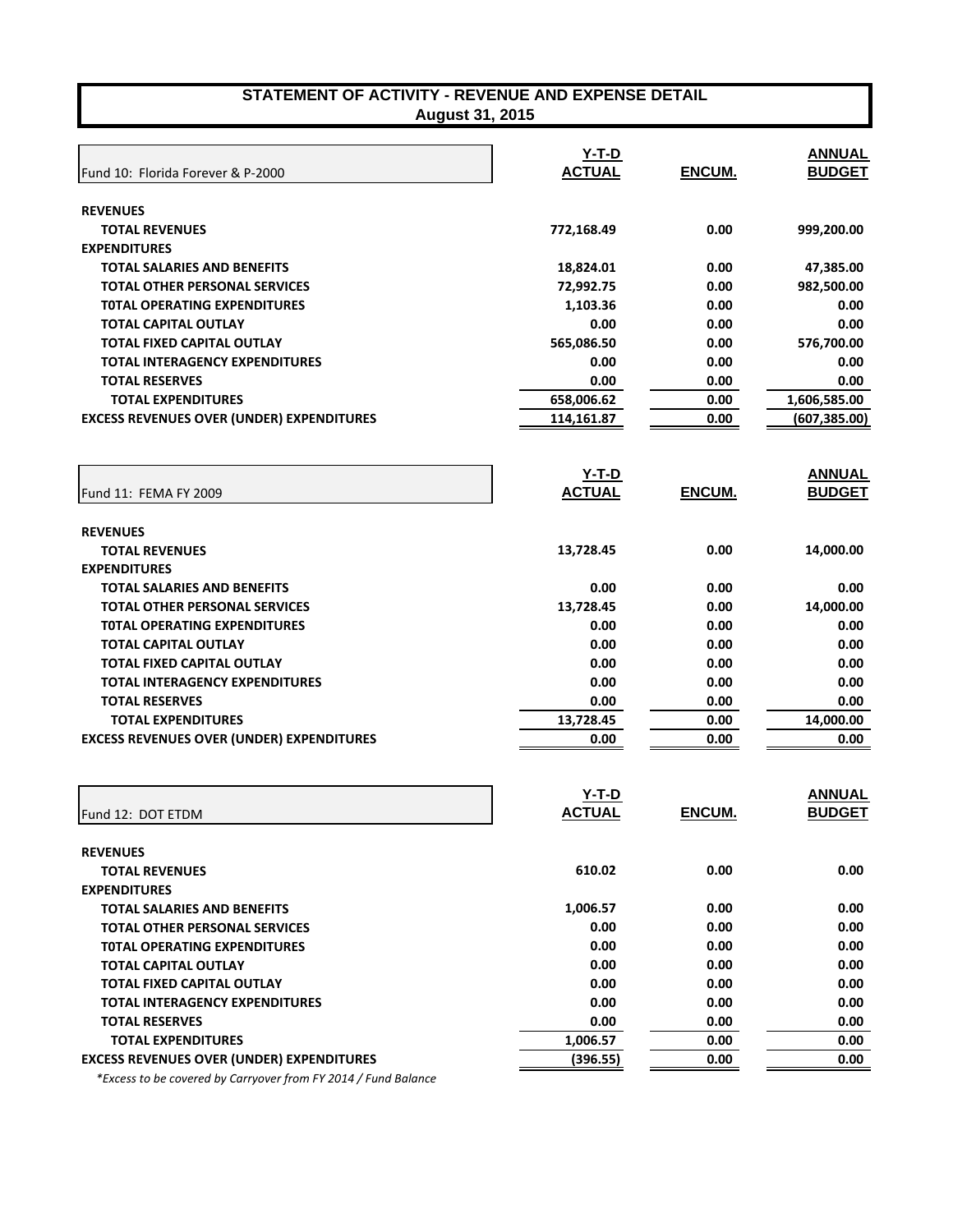| STATEMENT OF ACTIVITY - REVENUE AND EXPENSE DETAIL |  |
|----------------------------------------------------|--|
| <b>August 31, 2015</b>                             |  |

| Fund 13: WMLTF / Operations                      | Y-T-D<br><b>ACTUAL</b> | ENCUM.      | <b>ANNUAL</b><br><b>BUDGET</b> |
|--------------------------------------------------|------------------------|-------------|--------------------------------|
|                                                  |                        |             |                                |
| <b>REVENUES</b>                                  |                        |             |                                |
| <b>TOTAL REVENUES</b>                            | 4,322,962.43           | 0.00        | 6,896,565.00                   |
| <b>EXPENDITURES</b>                              |                        |             |                                |
| <b>TOTAL SALARIES AND BENEFITS</b>               | 557,342.59             | 0.00        | 613,197.00                     |
| TOTAL OTHER PERSONAL SERVICES                    | 657,751.81             | 0.00        | 930,687.00                     |
| <b>TOTAL OPERATING EXPENDITURES</b>              | 370,095.46             | 50.00       | 409,421.00                     |
| <b>TOTAL CAPITAL OUTLAY</b>                      | 0.00                   | 0.00        | 0.00                           |
| <b>TOTAL FIXED CAPITAL OUTLAY</b>                | 591,335.35             | 0.00        | 4,564,565.00                   |
| <b>TOTAL INTERAGENCY EXPENDITURES</b>            | 141,153.97             | 0.00        | 178,500.00                     |
| <b>TOTAL RESERVES</b>                            | 0.00                   | 0.00        | 0.00                           |
| <b>TOTAL EXPENDITURES</b>                        | 2,317,679.18           | 50.00       | 6,696,370.00                   |
| <b>EXCESS REVENUES OVER (UNDER) EXPENDITURES</b> | 2,005,283.25           | (50.00)     | 200,195.00                     |
|                                                  | <u>Y-T-D</u>           |             | <b>ANNUAL</b>                  |
| Fund 15: ERP & Wetlands                          | <b>ACTUAL</b>          | ENCUM.      | <b>BUDGET</b>                  |
| <b>REVENUES</b>                                  |                        |             |                                |
| <b>TOTAL REVENUES</b>                            | 523,496.45             | 0.00        | 453,000.00                     |
| <b>EXPENDITURES</b>                              |                        |             |                                |
| <b>TOTAL SALARIES AND BENEFITS</b>               | 514,686.99             | 0.00        | 588,021.00                     |
| <b>TOTAL OTHER PERSONAL SERVICES</b>             | 54,092.51              | 9,395.97    | 58,000.00                      |
| <b>TOTAL OPERATING EXPENDITURES</b>              | 18,713.50              | 0.00        | 42,280.00                      |
| <b>TOTAL CAPITAL OUTLAY</b>                      | 51,036.56              | 0.00        | 50,750.00                      |
| <b>TOTAL FIXED CAPITAL OUTLAY</b>                | 0.00                   | 0.00        | 0.00                           |
| <b>TOTAL INTERAGENCY EXPENDITURES</b>            | 18,720.00              | 0.00        | 18,720.00                      |
| <b>TOTAL RESERVES</b>                            | 0.00                   | 0.00        | 0.00                           |
| <b>TOTAL EXPENDITURES</b>                        | 657,249.56             | 9,395.97    | 757,771.00                     |
| <b>EXCESS REVENUES OVER (UNDER) EXPENDITURES</b> | (133, 753.11)          | (9, 395.97) | (304, 771.00)                  |
| *Excess to be covered by Reserves                |                        |             |                                |
|                                                  | <u>Y-T-D</u>           |             | <b>ANNUAL</b>                  |
| Fund 16: Delineated Areas                        | <b>ACTUAL</b>          | ENCUM.      | <b>BUDGET</b>                  |
| <b>REVENUES</b>                                  |                        |             |                                |
| <b>TOTAL REVENUES</b>                            | 19,450.73              | 0.00        | 0.00                           |
| <b>EXPENDITURES</b>                              |                        |             |                                |
| <b>TOTAL SALARIES AND BENEFITS</b>               | 41,035.77              | 0.00        | 37,814.00                      |
| <b>TOTAL OTHER PERSONAL SERVICES</b>             | 0.00                   | 0.00        | 1,711.00                       |
| <b>TOTAL OPERATING EXPENDITURES</b>              | 1,437.63               | 0.00        | 4,500.00                       |
| <b>TOTAL CAPITAL OUTLAY</b>                      | 0.00                   | 0.00        | 0.00                           |
| TOTAL FIXED CAPITAL OUTLAY                       | 0.00                   | 0.00        | 0.00                           |
| <b>TOTAL INTERAGENCY EXPENDITURES</b>            | 0.00                   | 0.00        | 0.00                           |
| <b>TOTAL RESERVES</b>                            | 0.00                   | 0.00        | 0.00                           |
| <b>TOTAL EXPENDITURES</b>                        | 42,473.40              | 0.00        | 44,025.00                      |
| <b>EXCESS REVENUES OVER (UNDER) EXPENDITURES</b> | (23,022.67)            | 0.00        | (44,025.00)                    |

 *\*Excess to be covered by Reserves*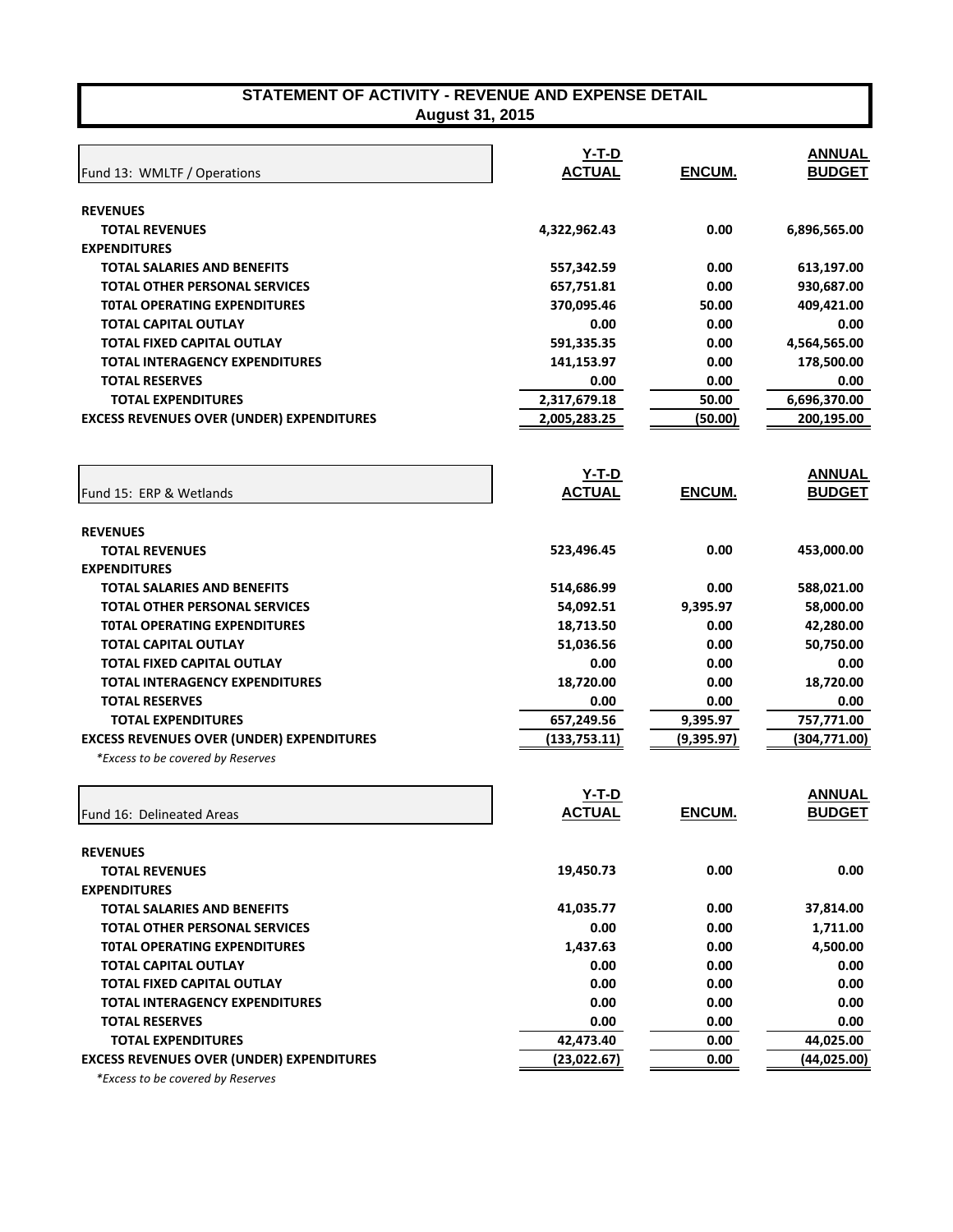| STATEMENT OF ACTIVITY - REVENUE AND EXPENSE DETAIL |
|----------------------------------------------------|
| <b>August 31, 2015</b>                             |

| <b>REVENUES</b><br>0.00<br>75,000.00<br><b>TOTAL REVENUES</b><br>144,296.51<br><b>EXPENDITURES</b><br>224,355.00<br>TOTAL SALARIES AND BENEFITS<br>242,937.63<br>0.00<br>0.00<br>1,548.00<br>TOTAL OTHER PERSONAL SERVICES<br>0.00<br>0.00<br>0.00<br>0.00<br><b>TOTAL OPERATING EXPENDITURES</b><br>0.00<br>0.00<br>0.00<br><b>TOTAL CAPITAL OUTLAY</b><br>0.00<br><b>TOTAL FIXED CAPITAL OUTLAY</b><br>0.00<br>0.00<br>0.00<br>0.00<br>0.00<br><b>TOTAL INTERAGENCY EXPENDITURES</b><br><b>TOTAL RESERVES</b><br>0.00<br>0.00<br>0.00<br>242,937.63<br>225,903.00<br>0.00<br><b>TOTAL EXPENDITURES</b><br><b>EXCESS REVENUES OVER (UNDER) EXPENDITURES</b><br>0.00<br>(98, 641.12)<br>(150, 903.00)<br>*Excess to be covered by Reserves<br>$Y-T-D$<br><b>ACTUAL</b><br>ENCUM.<br>Fund 19: DOT Mitigation<br><b>REVENUES</b><br>11,866.54<br>0.00<br>4,172,200.00<br><b>TOTAL REVENUES</b><br><b>EXPENDITURES</b><br>100,000.00<br>TOTAL SALARIES AND BENEFITS<br>3,478.13<br>0.00<br>8,986.25<br>0.00<br>4,040,200.00<br><b>TOTAL OTHER PERSONAL SERVICES</b><br>0.00<br>0.00<br><b>TOTAL OPERATING EXPENDITURES</b><br>0.00<br>0.00<br>0.00<br>TOTAL CAPITAL OUTLAY<br>0.00<br><b>TOTAL FIXED CAPITAL OUTLAY</b><br>0.00<br>0.00<br>32,000.00<br><b>TOTAL INTERAGENCY EXPENDITURES</b><br>0.00<br>0.00<br>0.00<br><b>TOTAL RESERVES</b><br>0.00<br>0.00<br>0.00<br><b>TOTAL EXPENDITURES</b><br>12,464.38<br>0.00<br>4,172,200.00<br><b>EXCESS REVENUES OVER (UNDER) EXPENDITURES</b><br>0.00<br>(597.84)<br>0.00<br>*Excess to be covered by Reserves<br><b>ANNUAL</b><br><u>Y-T-D</u><br><b>ENCUM.</b><br><b>ACTUAL</b><br>Fund 29: SRP<br><b>REVENUES</b><br><b>TOTAL REVENUES</b><br>247,184.07<br>0.00<br>0.00<br><b>EXPENDITURES</b><br>0.00<br>0.00<br>0.00<br><b>TOTAL SALARIES AND BENEFITS</b><br>0.00<br>0.00<br><b>TOTAL OTHER PERSONAL SERVICES</b><br>0.00<br>0.00<br><b>TOTAL OPERATING EXPENDITURES</b><br>0.00<br>0.00<br><b>TOTAL CAPITAL OUTLAY</b><br>0.00<br>0.00<br>0.00<br>TOTAL FIXED CAPITAL OUTLAY<br>0.00<br>0.00<br>0.00<br>240,836.90<br>0.00<br>227,000.00<br><b>TOTAL INTERAGENCY EXPENDITURES</b><br>0.00<br>0.00<br>0.00<br><b>TOTAL RESERVES</b> | Fund 17: License & Permit Fees | <u>Y-T-D</u><br><b>ACTUAL</b> | ENCUM. | <b>ANNUAL</b><br><b>BUDGET</b> |
|----------------------------------------------------------------------------------------------------------------------------------------------------------------------------------------------------------------------------------------------------------------------------------------------------------------------------------------------------------------------------------------------------------------------------------------------------------------------------------------------------------------------------------------------------------------------------------------------------------------------------------------------------------------------------------------------------------------------------------------------------------------------------------------------------------------------------------------------------------------------------------------------------------------------------------------------------------------------------------------------------------------------------------------------------------------------------------------------------------------------------------------------------------------------------------------------------------------------------------------------------------------------------------------------------------------------------------------------------------------------------------------------------------------------------------------------------------------------------------------------------------------------------------------------------------------------------------------------------------------------------------------------------------------------------------------------------------------------------------------------------------------------------------------------------------------------------------------------------------------------------------------------------------------------------------------------------------------------------------------------------------------------------------------------------------------------------------------------------------------------------------------------------------------------------------------|--------------------------------|-------------------------------|--------|--------------------------------|
|                                                                                                                                                                                                                                                                                                                                                                                                                                                                                                                                                                                                                                                                                                                                                                                                                                                                                                                                                                                                                                                                                                                                                                                                                                                                                                                                                                                                                                                                                                                                                                                                                                                                                                                                                                                                                                                                                                                                                                                                                                                                                                                                                                                        |                                |                               |        |                                |
|                                                                                                                                                                                                                                                                                                                                                                                                                                                                                                                                                                                                                                                                                                                                                                                                                                                                                                                                                                                                                                                                                                                                                                                                                                                                                                                                                                                                                                                                                                                                                                                                                                                                                                                                                                                                                                                                                                                                                                                                                                                                                                                                                                                        |                                |                               |        |                                |
|                                                                                                                                                                                                                                                                                                                                                                                                                                                                                                                                                                                                                                                                                                                                                                                                                                                                                                                                                                                                                                                                                                                                                                                                                                                                                                                                                                                                                                                                                                                                                                                                                                                                                                                                                                                                                                                                                                                                                                                                                                                                                                                                                                                        |                                |                               |        |                                |
|                                                                                                                                                                                                                                                                                                                                                                                                                                                                                                                                                                                                                                                                                                                                                                                                                                                                                                                                                                                                                                                                                                                                                                                                                                                                                                                                                                                                                                                                                                                                                                                                                                                                                                                                                                                                                                                                                                                                                                                                                                                                                                                                                                                        |                                |                               |        |                                |
|                                                                                                                                                                                                                                                                                                                                                                                                                                                                                                                                                                                                                                                                                                                                                                                                                                                                                                                                                                                                                                                                                                                                                                                                                                                                                                                                                                                                                                                                                                                                                                                                                                                                                                                                                                                                                                                                                                                                                                                                                                                                                                                                                                                        |                                |                               |        |                                |
|                                                                                                                                                                                                                                                                                                                                                                                                                                                                                                                                                                                                                                                                                                                                                                                                                                                                                                                                                                                                                                                                                                                                                                                                                                                                                                                                                                                                                                                                                                                                                                                                                                                                                                                                                                                                                                                                                                                                                                                                                                                                                                                                                                                        |                                |                               |        |                                |
|                                                                                                                                                                                                                                                                                                                                                                                                                                                                                                                                                                                                                                                                                                                                                                                                                                                                                                                                                                                                                                                                                                                                                                                                                                                                                                                                                                                                                                                                                                                                                                                                                                                                                                                                                                                                                                                                                                                                                                                                                                                                                                                                                                                        |                                |                               |        |                                |
|                                                                                                                                                                                                                                                                                                                                                                                                                                                                                                                                                                                                                                                                                                                                                                                                                                                                                                                                                                                                                                                                                                                                                                                                                                                                                                                                                                                                                                                                                                                                                                                                                                                                                                                                                                                                                                                                                                                                                                                                                                                                                                                                                                                        |                                |                               |        |                                |
|                                                                                                                                                                                                                                                                                                                                                                                                                                                                                                                                                                                                                                                                                                                                                                                                                                                                                                                                                                                                                                                                                                                                                                                                                                                                                                                                                                                                                                                                                                                                                                                                                                                                                                                                                                                                                                                                                                                                                                                                                                                                                                                                                                                        |                                |                               |        |                                |
|                                                                                                                                                                                                                                                                                                                                                                                                                                                                                                                                                                                                                                                                                                                                                                                                                                                                                                                                                                                                                                                                                                                                                                                                                                                                                                                                                                                                                                                                                                                                                                                                                                                                                                                                                                                                                                                                                                                                                                                                                                                                                                                                                                                        |                                |                               |        |                                |
|                                                                                                                                                                                                                                                                                                                                                                                                                                                                                                                                                                                                                                                                                                                                                                                                                                                                                                                                                                                                                                                                                                                                                                                                                                                                                                                                                                                                                                                                                                                                                                                                                                                                                                                                                                                                                                                                                                                                                                                                                                                                                                                                                                                        |                                |                               |        |                                |
|                                                                                                                                                                                                                                                                                                                                                                                                                                                                                                                                                                                                                                                                                                                                                                                                                                                                                                                                                                                                                                                                                                                                                                                                                                                                                                                                                                                                                                                                                                                                                                                                                                                                                                                                                                                                                                                                                                                                                                                                                                                                                                                                                                                        |                                |                               |        |                                |
|                                                                                                                                                                                                                                                                                                                                                                                                                                                                                                                                                                                                                                                                                                                                                                                                                                                                                                                                                                                                                                                                                                                                                                                                                                                                                                                                                                                                                                                                                                                                                                                                                                                                                                                                                                                                                                                                                                                                                                                                                                                                                                                                                                                        |                                |                               |        |                                |
|                                                                                                                                                                                                                                                                                                                                                                                                                                                                                                                                                                                                                                                                                                                                                                                                                                                                                                                                                                                                                                                                                                                                                                                                                                                                                                                                                                                                                                                                                                                                                                                                                                                                                                                                                                                                                                                                                                                                                                                                                                                                                                                                                                                        |                                |                               |        |                                |
|                                                                                                                                                                                                                                                                                                                                                                                                                                                                                                                                                                                                                                                                                                                                                                                                                                                                                                                                                                                                                                                                                                                                                                                                                                                                                                                                                                                                                                                                                                                                                                                                                                                                                                                                                                                                                                                                                                                                                                                                                                                                                                                                                                                        |                                |                               |        | <b>ANNUAL</b>                  |
|                                                                                                                                                                                                                                                                                                                                                                                                                                                                                                                                                                                                                                                                                                                                                                                                                                                                                                                                                                                                                                                                                                                                                                                                                                                                                                                                                                                                                                                                                                                                                                                                                                                                                                                                                                                                                                                                                                                                                                                                                                                                                                                                                                                        |                                |                               |        | <b>BUDGET</b>                  |
|                                                                                                                                                                                                                                                                                                                                                                                                                                                                                                                                                                                                                                                                                                                                                                                                                                                                                                                                                                                                                                                                                                                                                                                                                                                                                                                                                                                                                                                                                                                                                                                                                                                                                                                                                                                                                                                                                                                                                                                                                                                                                                                                                                                        |                                |                               |        |                                |
|                                                                                                                                                                                                                                                                                                                                                                                                                                                                                                                                                                                                                                                                                                                                                                                                                                                                                                                                                                                                                                                                                                                                                                                                                                                                                                                                                                                                                                                                                                                                                                                                                                                                                                                                                                                                                                                                                                                                                                                                                                                                                                                                                                                        |                                |                               |        |                                |
|                                                                                                                                                                                                                                                                                                                                                                                                                                                                                                                                                                                                                                                                                                                                                                                                                                                                                                                                                                                                                                                                                                                                                                                                                                                                                                                                                                                                                                                                                                                                                                                                                                                                                                                                                                                                                                                                                                                                                                                                                                                                                                                                                                                        |                                |                               |        |                                |
|                                                                                                                                                                                                                                                                                                                                                                                                                                                                                                                                                                                                                                                                                                                                                                                                                                                                                                                                                                                                                                                                                                                                                                                                                                                                                                                                                                                                                                                                                                                                                                                                                                                                                                                                                                                                                                                                                                                                                                                                                                                                                                                                                                                        |                                |                               |        |                                |
|                                                                                                                                                                                                                                                                                                                                                                                                                                                                                                                                                                                                                                                                                                                                                                                                                                                                                                                                                                                                                                                                                                                                                                                                                                                                                                                                                                                                                                                                                                                                                                                                                                                                                                                                                                                                                                                                                                                                                                                                                                                                                                                                                                                        |                                |                               |        |                                |
|                                                                                                                                                                                                                                                                                                                                                                                                                                                                                                                                                                                                                                                                                                                                                                                                                                                                                                                                                                                                                                                                                                                                                                                                                                                                                                                                                                                                                                                                                                                                                                                                                                                                                                                                                                                                                                                                                                                                                                                                                                                                                                                                                                                        |                                |                               |        |                                |
|                                                                                                                                                                                                                                                                                                                                                                                                                                                                                                                                                                                                                                                                                                                                                                                                                                                                                                                                                                                                                                                                                                                                                                                                                                                                                                                                                                                                                                                                                                                                                                                                                                                                                                                                                                                                                                                                                                                                                                                                                                                                                                                                                                                        |                                |                               |        |                                |
|                                                                                                                                                                                                                                                                                                                                                                                                                                                                                                                                                                                                                                                                                                                                                                                                                                                                                                                                                                                                                                                                                                                                                                                                                                                                                                                                                                                                                                                                                                                                                                                                                                                                                                                                                                                                                                                                                                                                                                                                                                                                                                                                                                                        |                                |                               |        |                                |
|                                                                                                                                                                                                                                                                                                                                                                                                                                                                                                                                                                                                                                                                                                                                                                                                                                                                                                                                                                                                                                                                                                                                                                                                                                                                                                                                                                                                                                                                                                                                                                                                                                                                                                                                                                                                                                                                                                                                                                                                                                                                                                                                                                                        |                                |                               |        |                                |
|                                                                                                                                                                                                                                                                                                                                                                                                                                                                                                                                                                                                                                                                                                                                                                                                                                                                                                                                                                                                                                                                                                                                                                                                                                                                                                                                                                                                                                                                                                                                                                                                                                                                                                                                                                                                                                                                                                                                                                                                                                                                                                                                                                                        |                                |                               |        |                                |
|                                                                                                                                                                                                                                                                                                                                                                                                                                                                                                                                                                                                                                                                                                                                                                                                                                                                                                                                                                                                                                                                                                                                                                                                                                                                                                                                                                                                                                                                                                                                                                                                                                                                                                                                                                                                                                                                                                                                                                                                                                                                                                                                                                                        |                                |                               |        |                                |
|                                                                                                                                                                                                                                                                                                                                                                                                                                                                                                                                                                                                                                                                                                                                                                                                                                                                                                                                                                                                                                                                                                                                                                                                                                                                                                                                                                                                                                                                                                                                                                                                                                                                                                                                                                                                                                                                                                                                                                                                                                                                                                                                                                                        |                                |                               |        |                                |
|                                                                                                                                                                                                                                                                                                                                                                                                                                                                                                                                                                                                                                                                                                                                                                                                                                                                                                                                                                                                                                                                                                                                                                                                                                                                                                                                                                                                                                                                                                                                                                                                                                                                                                                                                                                                                                                                                                                                                                                                                                                                                                                                                                                        |                                |                               |        |                                |
|                                                                                                                                                                                                                                                                                                                                                                                                                                                                                                                                                                                                                                                                                                                                                                                                                                                                                                                                                                                                                                                                                                                                                                                                                                                                                                                                                                                                                                                                                                                                                                                                                                                                                                                                                                                                                                                                                                                                                                                                                                                                                                                                                                                        |                                |                               |        |                                |
|                                                                                                                                                                                                                                                                                                                                                                                                                                                                                                                                                                                                                                                                                                                                                                                                                                                                                                                                                                                                                                                                                                                                                                                                                                                                                                                                                                                                                                                                                                                                                                                                                                                                                                                                                                                                                                                                                                                                                                                                                                                                                                                                                                                        |                                |                               |        | <b>BUDGET</b>                  |
|                                                                                                                                                                                                                                                                                                                                                                                                                                                                                                                                                                                                                                                                                                                                                                                                                                                                                                                                                                                                                                                                                                                                                                                                                                                                                                                                                                                                                                                                                                                                                                                                                                                                                                                                                                                                                                                                                                                                                                                                                                                                                                                                                                                        |                                |                               |        |                                |
|                                                                                                                                                                                                                                                                                                                                                                                                                                                                                                                                                                                                                                                                                                                                                                                                                                                                                                                                                                                                                                                                                                                                                                                                                                                                                                                                                                                                                                                                                                                                                                                                                                                                                                                                                                                                                                                                                                                                                                                                                                                                                                                                                                                        |                                |                               |        |                                |
|                                                                                                                                                                                                                                                                                                                                                                                                                                                                                                                                                                                                                                                                                                                                                                                                                                                                                                                                                                                                                                                                                                                                                                                                                                                                                                                                                                                                                                                                                                                                                                                                                                                                                                                                                                                                                                                                                                                                                                                                                                                                                                                                                                                        |                                |                               |        |                                |
|                                                                                                                                                                                                                                                                                                                                                                                                                                                                                                                                                                                                                                                                                                                                                                                                                                                                                                                                                                                                                                                                                                                                                                                                                                                                                                                                                                                                                                                                                                                                                                                                                                                                                                                                                                                                                                                                                                                                                                                                                                                                                                                                                                                        |                                |                               |        |                                |
|                                                                                                                                                                                                                                                                                                                                                                                                                                                                                                                                                                                                                                                                                                                                                                                                                                                                                                                                                                                                                                                                                                                                                                                                                                                                                                                                                                                                                                                                                                                                                                                                                                                                                                                                                                                                                                                                                                                                                                                                                                                                                                                                                                                        |                                |                               |        |                                |
|                                                                                                                                                                                                                                                                                                                                                                                                                                                                                                                                                                                                                                                                                                                                                                                                                                                                                                                                                                                                                                                                                                                                                                                                                                                                                                                                                                                                                                                                                                                                                                                                                                                                                                                                                                                                                                                                                                                                                                                                                                                                                                                                                                                        |                                |                               |        |                                |
|                                                                                                                                                                                                                                                                                                                                                                                                                                                                                                                                                                                                                                                                                                                                                                                                                                                                                                                                                                                                                                                                                                                                                                                                                                                                                                                                                                                                                                                                                                                                                                                                                                                                                                                                                                                                                                                                                                                                                                                                                                                                                                                                                                                        |                                |                               |        |                                |
|                                                                                                                                                                                                                                                                                                                                                                                                                                                                                                                                                                                                                                                                                                                                                                                                                                                                                                                                                                                                                                                                                                                                                                                                                                                                                                                                                                                                                                                                                                                                                                                                                                                                                                                                                                                                                                                                                                                                                                                                                                                                                                                                                                                        |                                |                               |        |                                |
|                                                                                                                                                                                                                                                                                                                                                                                                                                                                                                                                                                                                                                                                                                                                                                                                                                                                                                                                                                                                                                                                                                                                                                                                                                                                                                                                                                                                                                                                                                                                                                                                                                                                                                                                                                                                                                                                                                                                                                                                                                                                                                                                                                                        |                                |                               |        |                                |
|                                                                                                                                                                                                                                                                                                                                                                                                                                                                                                                                                                                                                                                                                                                                                                                                                                                                                                                                                                                                                                                                                                                                                                                                                                                                                                                                                                                                                                                                                                                                                                                                                                                                                                                                                                                                                                                                                                                                                                                                                                                                                                                                                                                        |                                |                               |        |                                |
| <b>TOTAL EXPENDITURES</b><br>240,836.90<br>0.00<br>227,000.00                                                                                                                                                                                                                                                                                                                                                                                                                                                                                                                                                                                                                                                                                                                                                                                                                                                                                                                                                                                                                                                                                                                                                                                                                                                                                                                                                                                                                                                                                                                                                                                                                                                                                                                                                                                                                                                                                                                                                                                                                                                                                                                          |                                |                               |        |                                |
| <b>EXCESS REVENUES OVER (UNDER) EXPENDITURES</b><br>6,347.17<br>0.00                                                                                                                                                                                                                                                                                                                                                                                                                                                                                                                                                                                                                                                                                                                                                                                                                                                                                                                                                                                                                                                                                                                                                                                                                                                                                                                                                                                                                                                                                                                                                                                                                                                                                                                                                                                                                                                                                                                                                                                                                                                                                                                   |                                |                               |        | (227,000.00)                   |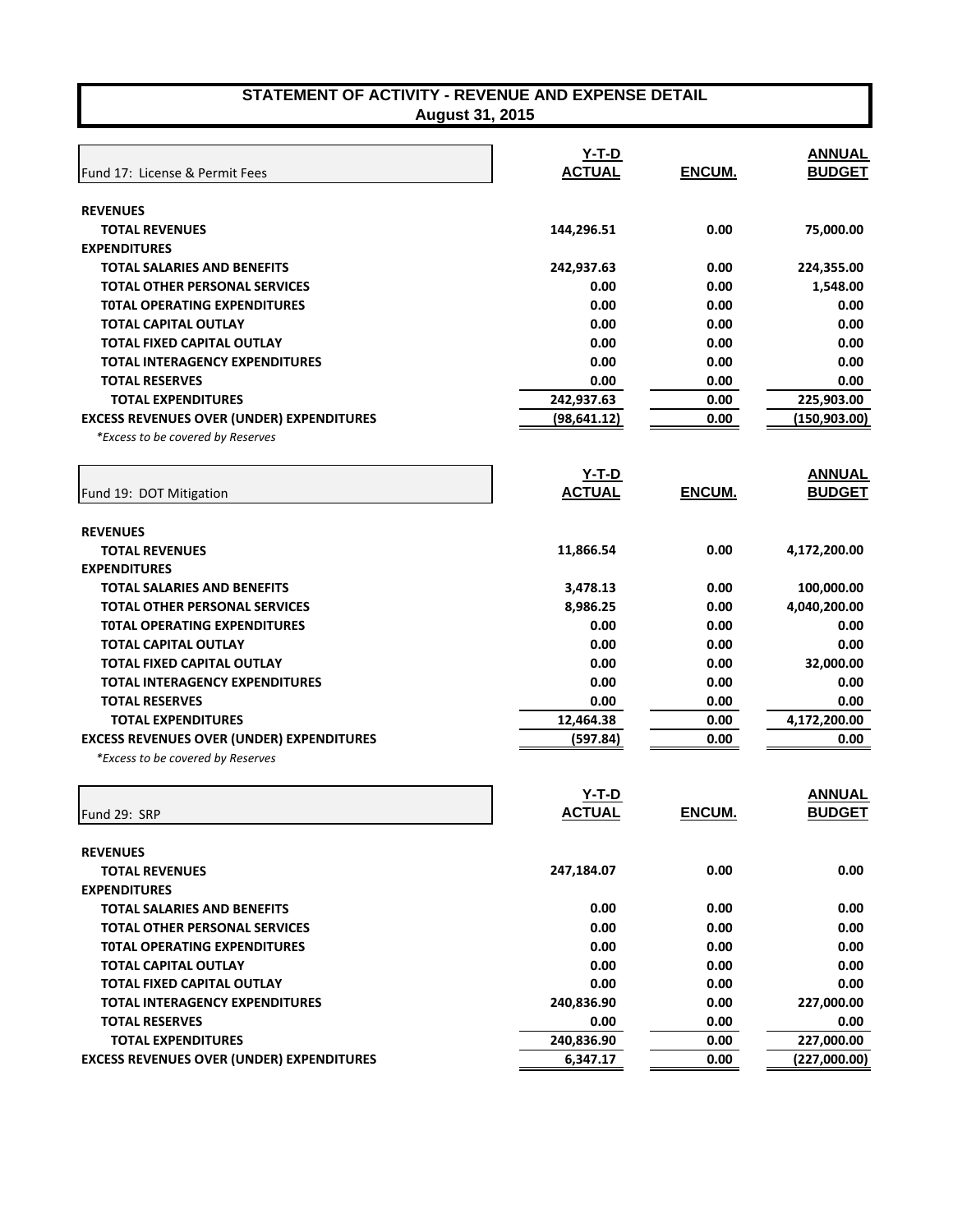| STATEMENT OF ACTIVITY - REVENUE AND EXPENSE DETAIL |
|----------------------------------------------------|
| <b>August 31, 2015</b>                             |

| Fund 33: PCS Mitigation                          | $Y-T-D$<br><b>ACTUAL</b>      | ENCUM.        | <b>ANNUAL</b><br><b>BUDGET</b> |
|--------------------------------------------------|-------------------------------|---------------|--------------------------------|
|                                                  |                               |               |                                |
| <b>REVENUES</b>                                  |                               |               |                                |
| <b>TOTAL REVENUES</b>                            | 1,559.76                      | 0.00          | 0.00                           |
| <b>EXPENDITURES</b>                              |                               |               |                                |
| <b>TOTAL SALARIES AND BENEFITS</b>               | 0.00                          | 0.00          | 0.00                           |
| <b>TOTAL OTHER PERSONAL SERVICES</b>             | 0.00                          | 0.00          | 0.00                           |
| <b>TOTAL OPERATING EXPENDITURES</b>              | 0.00                          | 0.00          | 0.00                           |
| <b>TOTAL CAPITAL OUTLAY</b>                      | 0.00                          | 0.00          | 0.00                           |
| TOTAL FIXED CAPITAL OUTLAY                       | 0.00                          | 0.00          | 0.00                           |
| <b>TOTAL INTERAGENCY EXPENDITURES</b>            | 0.00                          | 0.00          | 0.00                           |
| <b>TOTAL RESERVES</b>                            | 0.00                          | 0.00          | 0.00                           |
| <b>TOTAL EXPENDITURES</b>                        | 0.00                          | 0.00          | 0.00                           |
| <b>EXCESS REVENUES OVER (UNDER) EXPENDITURES</b> | 1,559.76                      | 0.00          | 0.00                           |
|                                                  | <u>Y-T-D</u>                  |               | <b>ANNUAL</b>                  |
| Fund 44: SWIM / Oil Spill Response               | <b>ACTUAL</b>                 | <b>ENCUM.</b> | <b>BUDGET</b>                  |
| <b>REVENUES</b>                                  |                               |               |                                |
| <b>TOTAL REVENUES</b>                            | 58,932.62                     | 0.00          | 0.00                           |
| <b>EXPENDITURES</b>                              |                               |               |                                |
| TOTAL SALARIES AND BENEFITS                      | 0.00                          | 0.00          | 0.00                           |
| TOTAL OTHER PERSONAL SERVICES                    | 0.00                          | 0.00          | 0.00                           |
| <b>TOTAL OPERATING EXPENDITURES</b>              | 4,331.51                      | 0.00          | 4,331.51                       |
| <b>TOTAL CAPITAL OUTLAY</b>                      | 0.00                          | 0.00          | 0.00                           |
| <b>TOTAL FIXED CAPITAL OUTLAY</b>                | 0.00                          | 0.00          | 0.00                           |
| <b>TOTAL INTERAGENCY EXPENDITURES</b>            | 54,601.11                     | 0.00          | 54,601.49                      |
| <b>TOTAL RESERVES</b>                            | 0.00                          | 0.00          | 0.00                           |
| <b>TOTAL EXPENDITURES</b>                        | 58,932.62                     | 0.00          | 58,933.00                      |
| <b>EXCESS REVENUES OVER (UNDER) EXPENDITURES</b> | 0.00                          | 0.00          | (58, 933.00)                   |
|                                                  |                               |               |                                |
|                                                  | <u>Y-T-D</u><br><b>ACTUAL</b> | <b>ENCUM.</b> | <b>ANNUAL</b>                  |
| Fund 45: FEMA FY 2010                            |                               |               | <b>BUDGET</b>                  |
| <b>REVENUES</b>                                  |                               |               |                                |
| <b>TOTAL REVENUES</b>                            | 13,999.00                     | 0.00          | 339,000.00                     |
| <b>EXPENDITURES</b>                              |                               |               |                                |
| TOTAL SALARIES AND BENEFITS                      | 0.00                          | 0.00          | 0.00                           |
| <b>TOTAL OTHER PERSONAL SERVICES</b>             | 13,999.00                     | 0.00          | 339,000.00                     |
| <b>TOTAL OPERATING EXPENDITURES</b>              | 0.00                          | 0.00          | 0.00                           |
| TOTAL CAPITAL OUTLAY                             | 0.00                          | 0.00          | 0.00                           |
| <b>TOTAL FIXED CAPITAL OUTLAY</b>                | 0.00                          | 0.00          | 0.00                           |
| <b>TOTAL INTERAGENCY EXPENDITURES</b>            | 0.00                          | 0.00          | 0.00                           |
| <b>TOTAL RESERVES</b>                            | 0.00                          | 0.00          | 0.00                           |
| <b>TOTAL EXPENDITURES</b>                        | 13,999.00                     | 0.00          | 339,000.00                     |
| <b>EXCESS REVENUES OVER (UNDER) EXPENDITURES</b> | 0.00                          | 0.00          | 0.00                           |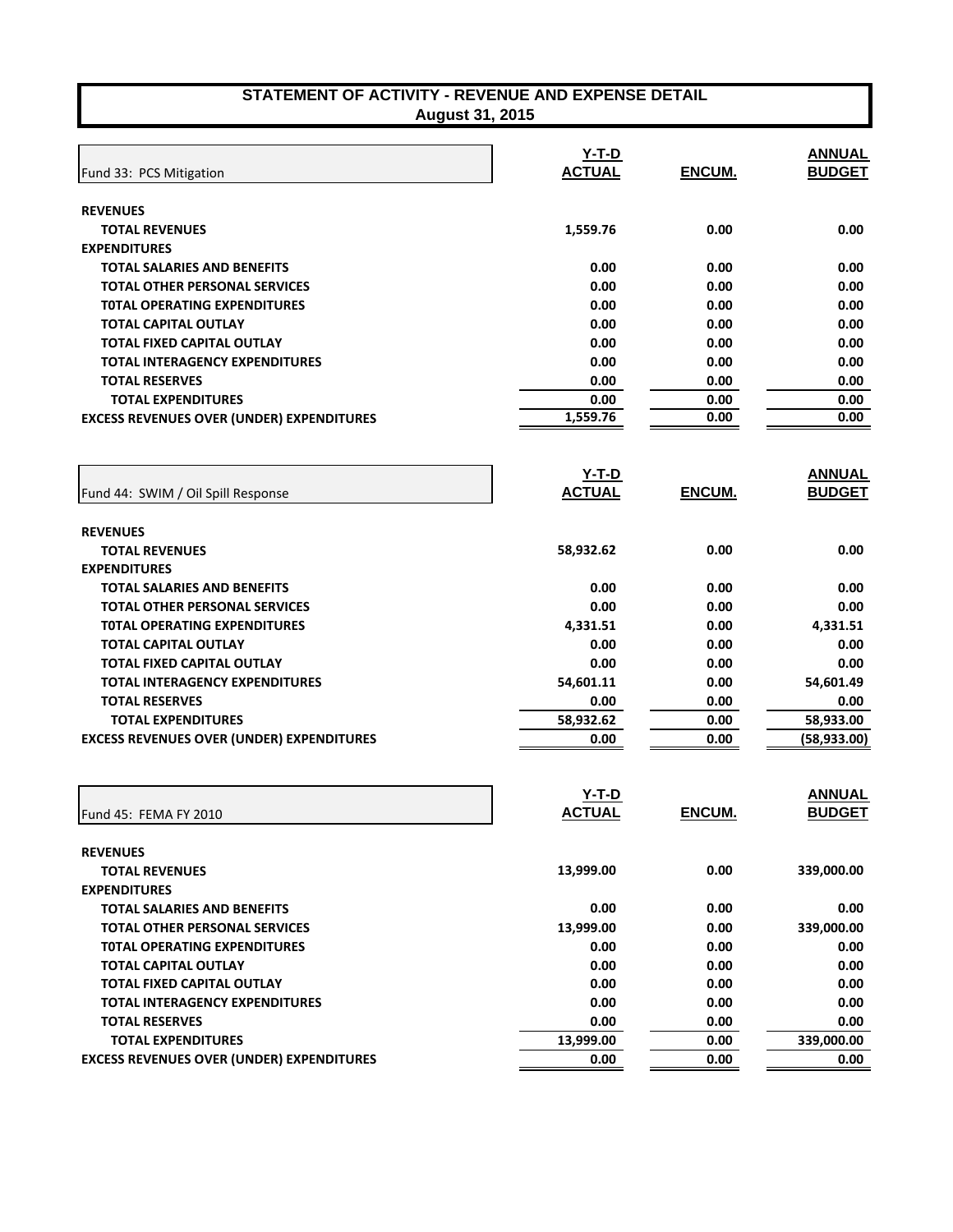|                                                  | Y-T-D         |        | <b>ANNUAL</b> |
|--------------------------------------------------|---------------|--------|---------------|
| Fund 48: FEMA FY 2011                            | <b>ACTUAL</b> | ENCUM. | <b>BUDGET</b> |
| <b>REVENUES</b>                                  |               |        |               |
| <b>TOTAL REVENUES</b>                            | 402,440.50    | 0.00   | 285,000.00    |
| <b>EXPENDITURES</b>                              |               |        |               |
| <b>TOTAL SALARIES AND BENEFITS</b>               | 0.00          | 0.00   | 0.00          |
| <b>TOTAL OTHER PERSONAL SERVICES</b>             | 402,440.50    | 0.00   | 285,000.00    |
| <b>TOTAL OPERATING EXPENDITURES</b>              | 0.00          | 0.00   | 0.00          |
| <b>TOTAL CAPITAL OUTLAY</b>                      | 0.00          | 0.00   | 0.00          |
| TOTAL FIXED CAPITAL OUTLAY                       | 0.00          | 0.00   | 0.00          |
| TOTAL INTERAGENCY EXPENDITURES                   | 0.00          | 0.00   | 0.00          |
| <b>TOTAL RESERVES</b>                            | 0.00          | 0.00   | 0.00          |
| <b>TOTAL EXPENDITURES</b>                        | 402,440.50    | 0.00   | 285,000.00    |
| <b>EXCESS REVENUES OVER (UNDER) EXPENDITURES</b> | 0.00          | 0.00   | 0.00          |
|                                                  |               |        |               |
|                                                  | <u>Y-T-D</u>  |        | <b>ANNUAL</b> |
| Fund 51: District Ag Cost Share                  | <b>ACTUAL</b> | ENCUM. | <b>BUDGET</b> |
| <b>REVENUES</b>                                  |               |        |               |
| <b>TOTAL REVENUES</b>                            | 0.00          | 0.00   | 0.00          |
| <b>EXPENDITURES</b>                              |               |        |               |
| <b>TOTAL SALARIES AND BENEFITS</b>               | 0.00          | 0.00   | 0.00          |
| <b>TOTAL OTHER PERSONAL SERVICES</b>             | 400,982.92    | 0.00   | 0.00          |
| <b>TOTAL OPERATING EXPENDITURES</b>              | 0.00          | 0.00   | 0.00          |
| <b>TOTAL CAPITAL OUTLAY</b>                      | 0.00          | 0.00   | 0.00          |
| <b>TOTAL FIXED CAPITAL OUTLAY</b>                | 0.00          | 0.00   | 0.00          |
| <b>TOTAL INTERAGENCY EXPENDITURES</b>            | 0.00          | 0.00   | 40,000.00     |
| <b>TOTAL RESERVES</b>                            | 0.00          | 0.00   | 0.00          |
| <b>TOTAL EXPENDITURES</b>                        | 400,982.92    | 0.00   | 40,000.00     |
| <b>EXCESS REVENUES OVER (UNDER) EXPENDITURES</b> | (400, 982.92) | 0.00   | (40,000.00)   |
| *Excess to be covered by Reserves                |               |        |               |
|                                                  | $Y-T-D$       |        | <b>ANNUAL</b> |
| Fund 52: DACS                                    | <b>ACTUAL</b> | ENCUM. | <b>BUDGET</b> |
| <b>REVENUES</b>                                  |               |        |               |
| <b>TOTAL REVENUES</b>                            | 715.07        | 0.00   | 250,000.00    |
| <b>EXPENDITURES</b>                              |               |        |               |
| <b>TOTAL SALARIES AND BENEFITS</b>               | 0.00          | 0.00   | 0.00          |
| <b>TOTAL OTHER PERSONAL SERVICES</b>             | 0.00          | 0.00   | 250,000.00    |
| <b>TOTAL OPERATING EXPENDITURES</b>              | 0.00          | 0.00   | 0.00          |
| <b>TOTAL CAPITAL OUTLAY</b>                      | 0.00          | 0.00   | 0.00          |
| <b>TOTAL FIXED CAPITAL OUTLAY</b>                | 0.00          | 0.00   | 0.00          |
| TOTAL INITED ACENCY EVOENDITUDES                 | n nn          | n nn   | n nn          |

**TOTAL INTERAGENCY EXPENDITURES 0.00 0.00 0.00 TOTAL RESERVES 0.00 0.00 0.00 TOTAL EXPENDITURES** 0.00 0.00 0.00 250,000.00 **EXCESS REVENUES OVER (UNDER) EXPENDITURES 1989 120 120 13 13.07** 0.00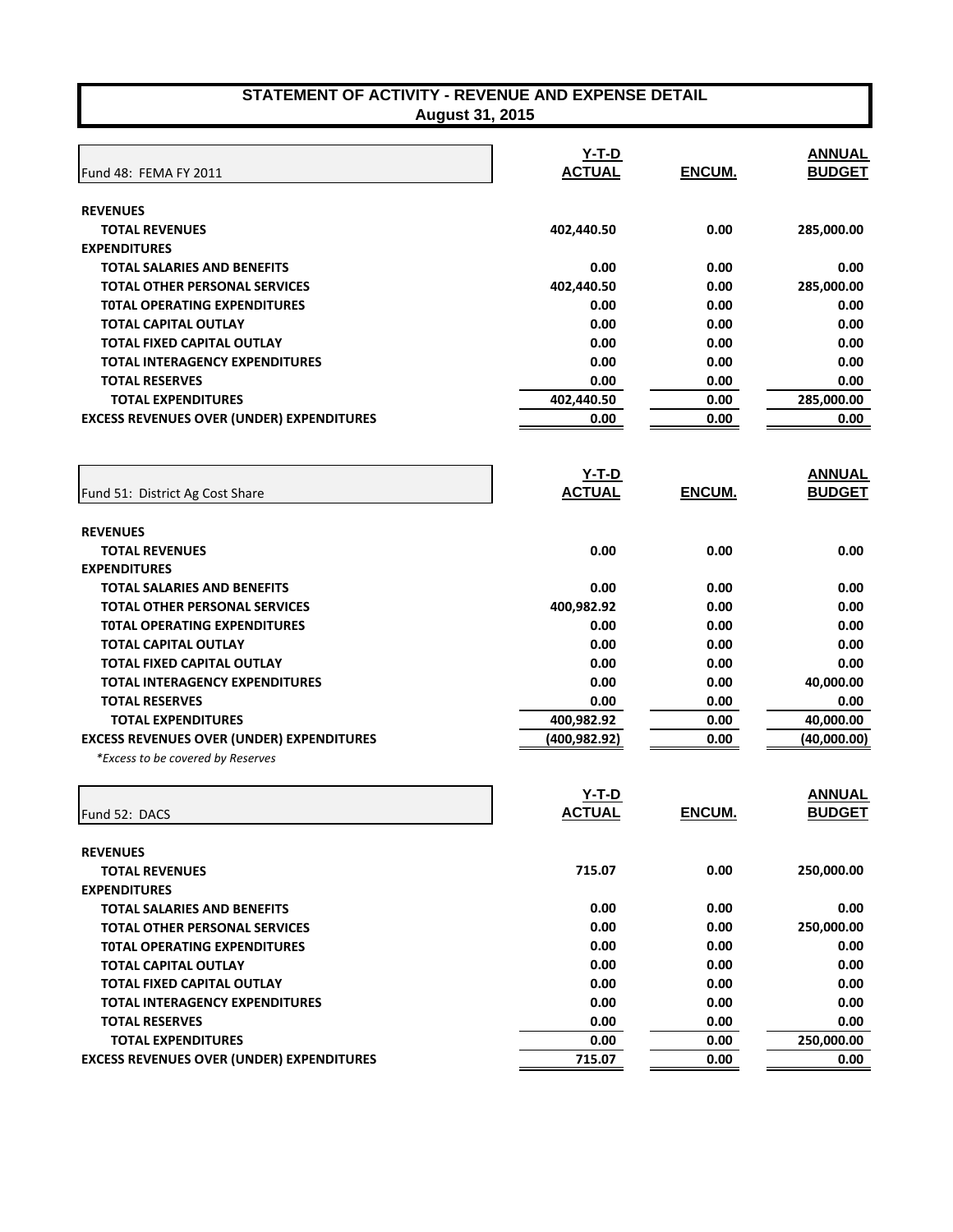| STATEMENT OF ACTIVITY - REVENUE AND EXPENSE DETAIL |
|----------------------------------------------------|
| <b>August 31, 2015</b>                             |

| Fund 53: District River Cost Share               | $Y-T-D$<br><b>ACTUAL</b> | ENCUM.        | <b>ANNUAL</b><br><b>BUDGET</b> |
|--------------------------------------------------|--------------------------|---------------|--------------------------------|
|                                                  |                          |               |                                |
| <b>REVENUES</b><br><b>TOTAL REVENUES</b>         | 0.00                     | 0.00          | 0.00                           |
| <b>EXPENDITURES</b>                              |                          |               |                                |
| <b>TOTAL SALARIES AND BENEFITS</b>               | 0.00                     | 0.00          | 0.00                           |
| <b>TOTAL OTHER PERSONAL SERVICES</b>             | 128,789.35               | 0.00          | 130,000.00                     |
| <b>TOTAL OPERATING EXPENDITURES</b>              | 1,601.89                 | 0.00          | 0.00                           |
| <b>TOTAL CAPITAL OUTLAY</b>                      | 0.00                     | 0.00          | 0.00                           |
| <b>TOTAL FIXED CAPITAL OUTLAY</b>                | 0.00                     | 0.00          | 0.00                           |
| <b>TOTAL INTERAGENCY EXPENDITURES</b>            | 375,395.00               | 0.00          | 2,203,367.00                   |
| <b>TOTAL RESERVES</b>                            | 0.00                     | 0.00          | 0.00                           |
| <b>TOTAL EXPENDITURES</b>                        | 505,786.24               | 0.00          | 2,333,367.00                   |
| <b>EXCESS REVENUES OVER (UNDER) EXPENDITURES</b> | (505, 786.24)            | 0.00          | (2,333,367.00)                 |
| *Excess to be covered by Reserves                |                          |               |                                |
|                                                  | <u>Y-T-D</u>             |               | <b>ANNUAL</b>                  |
| Fund 54: FEMA FY 2012                            | <b>ACTUAL</b>            | ENCUM.        | <b>BUDGET</b>                  |
| <b>REVENUES</b>                                  |                          |               |                                |
| <b>TOTAL REVENUES</b>                            | 150,723.81               | 0.00          | 362,000.00                     |
| <b>EXPENDITURES</b>                              |                          |               |                                |
| <b>TOTAL SALARIES AND BENEFITS</b>               | 0.00                     | 0.00          | 0.00                           |
| <b>TOTAL OTHER PERSONAL SERVICES</b>             | 150,723.81               | 0.00          | 362,000.00                     |
| <b>TOTAL OPERATING EXPENDITURES</b>              | 0.00                     | 0.00          | 0.00                           |
| <b>TOTAL CAPITAL OUTLAY</b>                      | 0.00                     | 0.00          | 0.00                           |
| <b>TOTAL FIXED CAPITAL OUTLAY</b>                | 0.00                     | 0.00          | 0.00                           |
| <b>TOTAL INTERAGENCY EXPENDITURES</b>            | 0.00                     | 0.00          | 0.00                           |
| <b>TOTAL RESERVES</b>                            | 0.00                     | 0.00          | 0.00                           |
| <b>TOTAL EXPENDITURES</b>                        | 150,723.81               | 0.00          | 362,000.00                     |
| <b>EXCESS REVENUES OVER (UNDER) EXPENDITURES</b> | 0.00                     | 0.00          | 0.00                           |
|                                                  |                          |               |                                |
|                                                  | Y-T-D                    |               | <b>ANNUAL</b>                  |
| Fund 55: FEMA FY 2013                            | <u>ACTUAL</u>            | <b>ENCUM.</b> | <b>BUDGET</b>                  |
| <b>REVENUES</b>                                  |                          |               |                                |
| <b>TOTAL REVENUES</b>                            | 152,606.72               | 0.00          | 129,000.00                     |
| <b>EXPENDITURES</b>                              |                          |               |                                |
| <b>TOTAL SALARIES AND BENEFITS</b>               | 0.00                     | 0.00          | 0.00                           |
| <b>TOTAL OTHER PERSONAL SERVICES</b>             | 152,606.72               | 0.00          | 129,000.00                     |
| <b>TOTAL OPERATING EXPENDITURES</b>              | 0.00                     | 0.00          | 0.00                           |
| <b>TOTAL CAPITAL OUTLAY</b>                      | 0.00                     | 0.00          | 0.00                           |
| <b>TOTAL FIXED CAPITAL OUTLAY</b>                | 0.00                     | 0.00          | 0.00                           |
| <b>TOTAL INTERAGENCY EXPENDITURES</b>            | 0.00                     | 0.00          | 0.00                           |
| <b>TOTAL RESERVES</b>                            | 0.00                     | 0.00          | 0.00                           |
| <b>TOTAL EXPENDITURES</b>                        | 152,606.72               | 0.00          | 129,000.00                     |
| <b>EXCESS REVENUES OVER (UNDER) EXPENDITURES</b> | 0.00                     | 0.00          | 0.00                           |